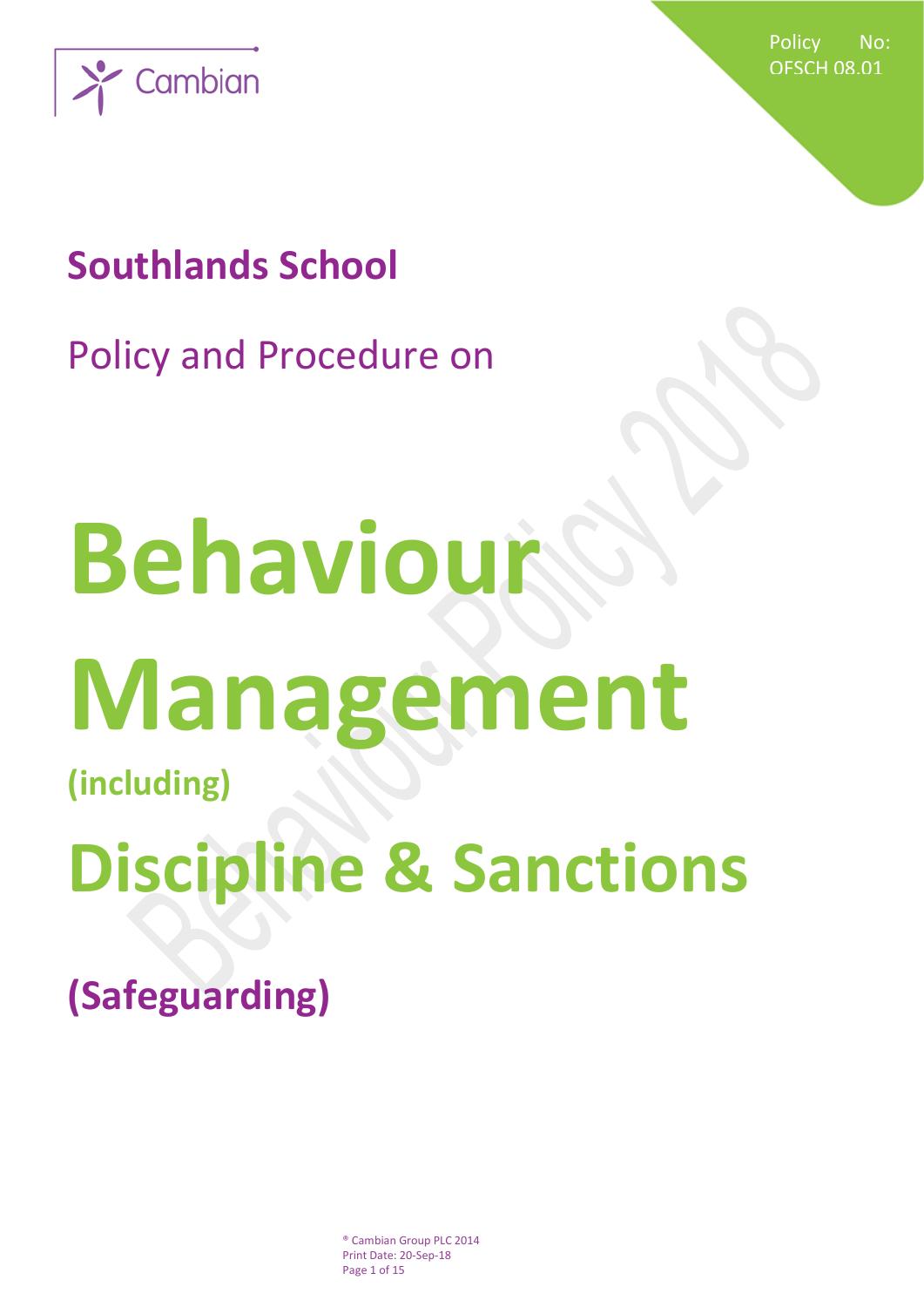

## Policy and Procedure on

### **Behaviour Management, Discipline & Sanctions**

#### Southlands School

#### **BEHAVIOUR MANAGEMENT INCLUDING DISCLIPLINE AND SANCTIONS POLICY**

This policy applies to the whole school and home. This Policy is publically available on the school website and on request a copy may be obtained from the School Office.

#### **Applies to:**

- the whole school inclusive of activities outside of the normal school hours;
- all staff (teaching and support staff), the proprietor and volunteers working in the school.

#### **Related Documents:**

- Incredible Years, A Trouble Shooting guide for Parents of Children Aged 2-8 years, by Carolyn Webster-Stratton, PH.D. Clinical psychologist, professor and director of the Parenting Clinic at the University of Washington, USA.
- Prevention of Bullying Policy and Procedures; Safeguarding Children Child Protection Policy and Procedures; Exclusions Policy; Physical Intervention – Use of Reasonable Force, and Supervision of Children Policy.
- Management of Actual or Potential Aggression (MAPA®) (Cambian Policy OFSCH 08.02)
- Prevention of Bullying Policy and Procedures, Safeguarding Pupils Child Protection Policy and Procedures, Exclusions Policy, Physical Intervention – Use of Reasonable Force, Spiritual, Moral, Social and Cultural policy (SMSC) including Personal, Social, Health and Economic (PSHE) education
- Care and Control Policy
- Southlands school, Safer Recruitment Policy & Procedures, March 2017.
- Southlands School, Anti (Prevention of) Bullying Policy.
- Southlands School, Curriculum, Teaching & learning Policy, 2017.

#### **Staffing Method**

This process requires:

- strong home & school leadership, and a clear, well organised and consistent approach to behaviour management;
- an understanding of and access to sources of expertise in current legislation, research and philosophy on promoting positive behaviour and on handling a young person's behaviour where the child may require additional support;
- fulfils the duties under the Equality Act 2010; including issues related to young people with special educational needs or disabilities and provides reasonable adjustments and support systems for these young people;
- promoting positive behaviour within the school and home for supporting personal, social and emotional development;
- recognition that codes for interacting with other people vary between cultures and require staff to be aware of and respect those used by members of the school and home;
- all staff to provide a positive model of behaviour by treating young people, parents and one another with friendliness, care and courtesy;
- supports staff with positive behaviour management;
- implementing rewards and sanctions; behaviour strategy and the teaching of good behaviour;
- managing young peoples' transition, liaising with parents and other agencies;
- maintaining facilities to a high standard and
- taking disciplinary action against children who are found to have made malicious accusations against staff.

The policies, working practices, documentation and record keeping support the implementation outlined above.

#### **Monitoring and Review:**

This policy will be subject to continuous monitoring, refinement and audit by the Registered Manager.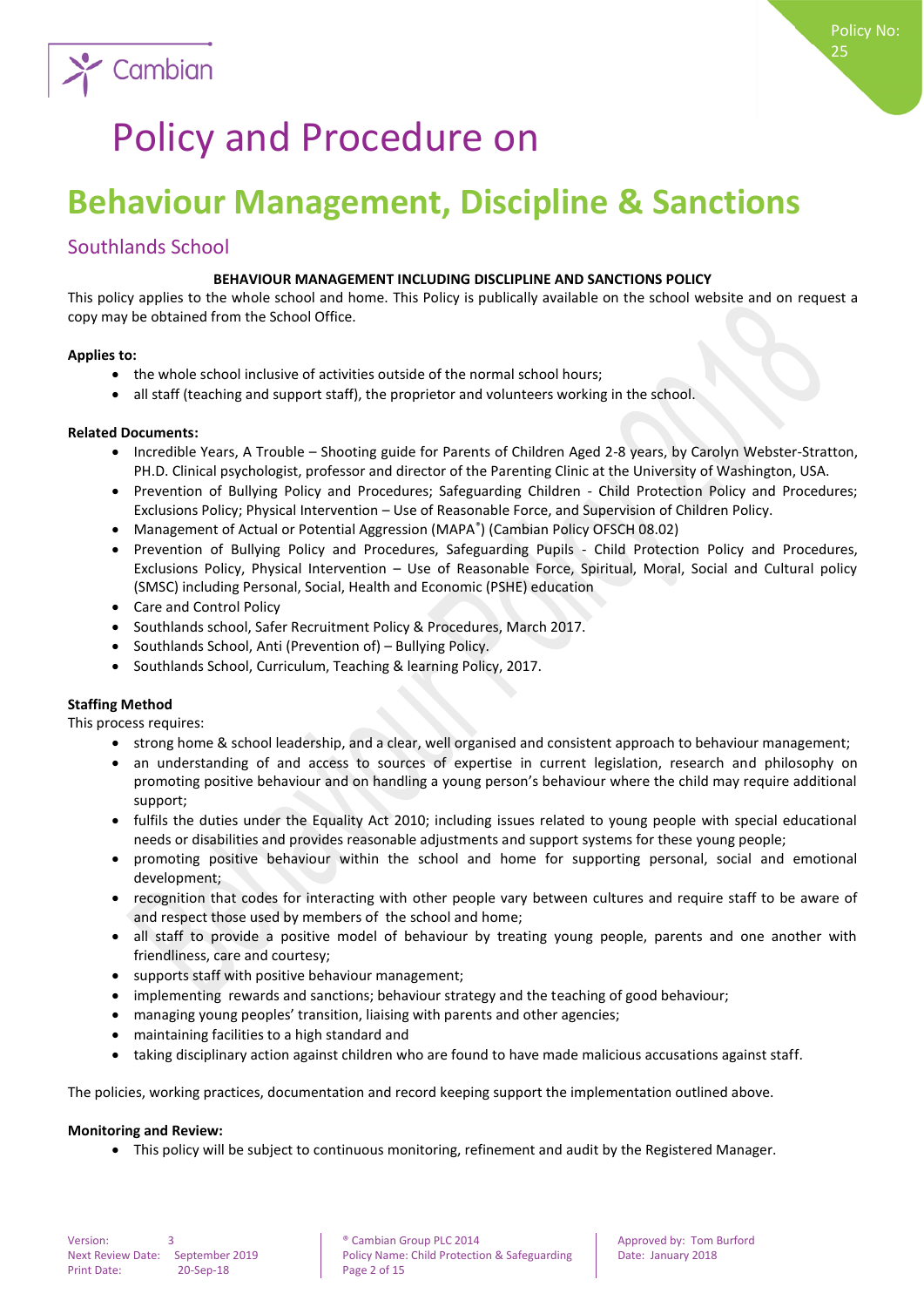

 The Proprietor undertakes an annual review of this policy and the efficiency of its implementation by no later than one year from the date shown below or earlier if changes in legislation, regulatory requirements, or best practice guidelines so require.

Varon Gasso.

Signed: Karen Gaster Ann Marie Carrie Ann Marie Carrie Principal Proprietor, Cambian Group September 2018

Policy No:

25

#### **Young Persons Profile**

In common with the established aims of the Cambian Group, Southlands exists to help young people achieve their full potential by providing an outstanding quality of education, care & welfare to boys and girls aged 7 to 19 who are experiencing difficulties as a result of Asperger Syndrome, and other associated difficulties falling within the autistic spectrum. Most of our young people are referred to us and funded through the local authorities and will have a Statement of Special Educational Needs or an Education Health Care Plan. Others may be undergoing assessment. Emphasis in the school & home is on the development of community values, such as a caring and considerate attitude to others, good manners, selfdiscipline, service to the community and the pursuit of excellence. All this, of course, has a direct bearing on our ethos.

#### **Statement of Intent**

This policy is designed to promote and create a framework for achieving good behaviour, rather than merely deter anti-social behaviour. It is directly related to the social, physical and emotional well-being of everyone meaning we aim for every member of the home's and school community to feel valued and respected, and each person to be treated fairly and well. In the main, encouragement and support should be seen as the basis for developing acceptable behaviour within the home. Positive reinforcement of good behaviour is infinitely preferable to negative responses to bad as negative reinforcement can, in fact, be counterproductive. Young people should be given a positive choice to behave well whilst reminded of the consequences of not doing so. We are a caring community, whose values are built on mutual trust and respect for all. The home behaviour policy is therefore designed to help all members of the home to live and work together in a way conducive to learning by creating a stable and secure environment that encourages respect for others while acknowledging the particular difficulties this represents for our young people.

Over the recent years the young people arriving at Southlands have been increasingly challenging because of the co-morbid features of Attention Deficit Hyperactivity Disorder (ADHD), Obsessive Compulsive Disorder (OCD), and Oppositional Defiance Disorder (ODD), Pathological Demand Avoidance (PDA) Sexualised Behaviours, Attachment Disorder in addition to the diagnosis of an Autistic Spectrum Condition (ASC)

This document was conceived in consultation with the Senior Leadership Team (SLT) Behaviour Management Committee (BMC) and presented during school induction training days. The emphasis of this document is to provide a framework within which staff will make every effort to ensure a consistency of approach to the management of challenging behaviour at Southlands. Good/acceptable behaviour is promoted and rewarded and poor/unacceptable behaviour is always challenged. We expect every staff member to be united across the provision and deliver a consistent approach.

We believe that young people flourish best when their personal, social and emotional needs are met to ensure high selfesteem and where there are clear and developmentally appropriate expectations for their behaviour. To this end we encourage all members of the home to consider the feelings of others, accept personal responsibility for their actions, and treat all property with due care irrespective of its ownership. We do not accept behaviour, such as bullying, insensitivity, bad language, vandalism and theft, which undermines these aims. This policy is a statement of good practice that covers all aspects of the home & school community that contribute to the development and maintenance of good behaviour and a positive ethos.

Expectations of good behaviour are high and young people should not fear recrimination for telling the truth. A mutual feeling of trust is implicit. It is our intention to encourage restorative justice wherever possible and to use sanctions only where absolutely necessary. This policy reflects the school and home's stated aims outlining our 'expectations' under the 'Respect' ethos, enabling its entire cohort of young people to develop habits of self-discipline and the attributes of a good citizen. It reinforces the values and expectations that are published in our school & homes. We have an emphasis on selfdiscipline and believe that whenever possible desirable behaviour and effort should not be taken for granted but responded to and acknowledged when witnessed by staff. Inherent in the ethos of the home is respect for the individuality of our young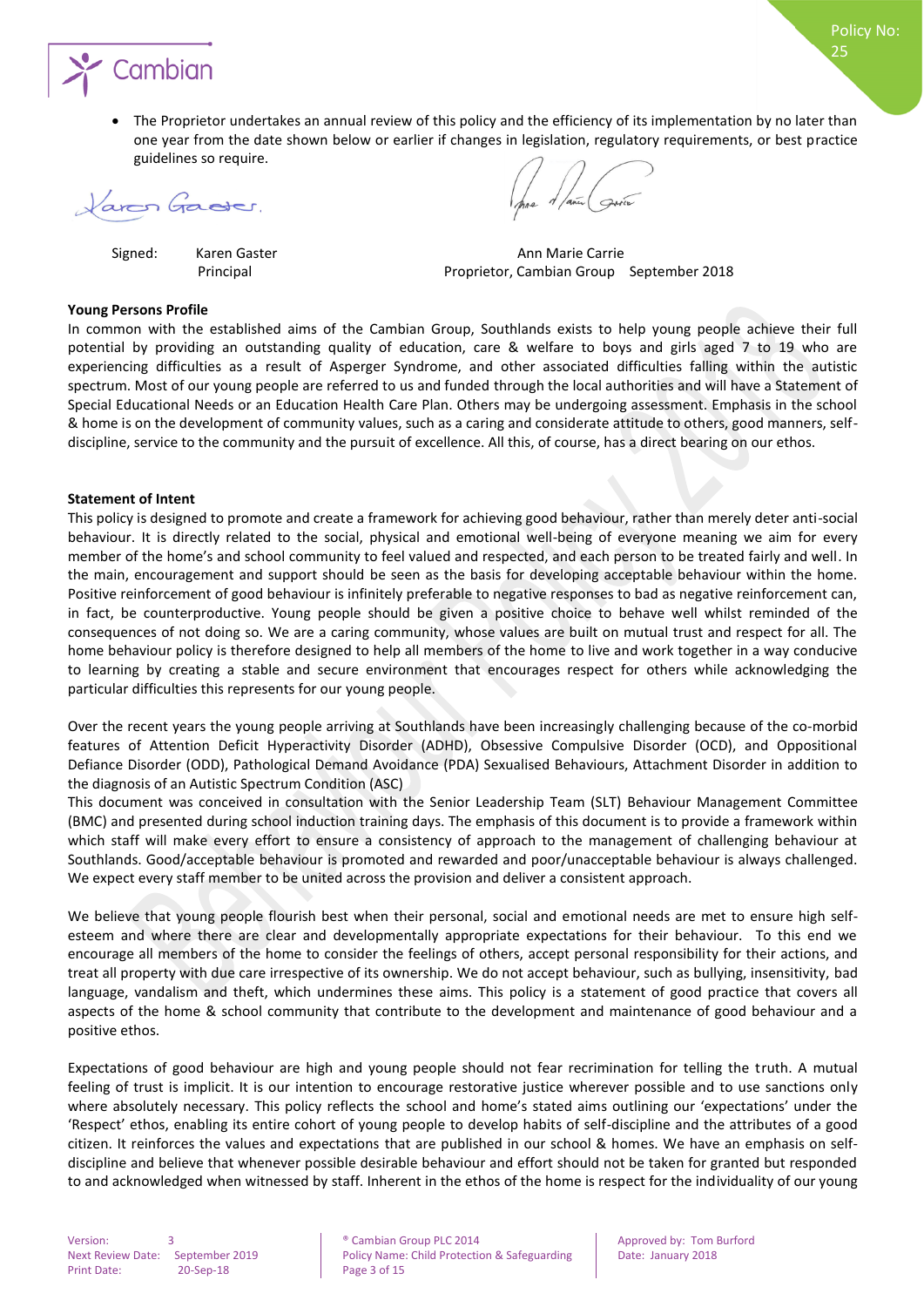

#### **Underpinning Philosophy:**

Discipline is one of the means by which a home can function happily and successfully; it is directly related to the social, physical and emotional well-being of everyone involved in the home. This behaviour policy aims to promote '**expected**' behaviour by example and reward whilst directing young people towards an understanding of what is '**expected** *l*  **unexpected'** behaviour for different situations. The use of Positive Behaviour Management strategies with young people are designed to (a) provide emotional support for the young people in order to alleviate the immediate level of stress and (b) to teach better coping skills in an attempt to guide the young person away from unexpected, anti-social behaviours that may present a risk to themselves or others and towards more appropriate ways of dealing with stressful situations.

*Definition: Expected behaviour – Behaviour that most people do in a certain place or certain situation that follows the rules for that situation. Some of those rules may be hidden rules that people need to figure out. When people have expected behaviour, others usually have good or okay thoughts about that person.*

*Definition: Unexpected behaviour – The opposite of expected behaviour. It's behavior that most people wouldn't do in a situation and isn't expected. Unexpected behaviour is when people aren't following the expected rules, hidden or stated, in the situation. When people have unexpected behaviour, others usually have uncomfortable thoughts about that person.*

*These definitions come from the glossary of the book "Social Thinking and Me" by Murphy and Winner (2016). The vocabulary is used by the Social Thinking curriculum as devised by Michelle Garcia Winner*.

The rewards system aims to identify and acknowledge good/pro-social behaviour. The sanctions system identifies the range of available sanctions from verbal prompts to the withdrawal of privileges for unacceptable *l* anti-social behaviour. Strategies for 'Risk Behaviour' and 'Disengagement' are used when a young person is reacting to circumstances by displaying behaviours that are likely to lead to a situation where either the young person, or others, may be at risk of harm.

Discipline involves a respect for oneself, others and property; it also encourages tolerance, courtesy and consideration for others. The nature of ASC makes the understanding and acceptance of the rights of others difficult to achieve. Young people therefore need a clear structure that frames acceptable and agreed forms of behaviour. The aim of the policy is to encourage a happy and caring community in which young people thrive physically, intellectually, emotionally and socially. This behaviour policy is therefore designed to support a stable and secure environment that encourages respect for others while acknowledging the particular difficulties this represents for our young people.

#### *All staff at Southlands will encourage and reward young people whenever possible. The particular and individual challenges faced by young people at Southlands School mean that staff should actively seek out examples of 'Expected' and / or 'pro-social' behaviour, identify and acknowledge that behaviour and then reward it.*

Tackling and prevention of unexpected or anti-social behaviour is better than having to deal with the

consequences - either for the individual or group. It is recognised that behaviour problems in the home environment are significantly reduced by:

- Interesting, well prepared, appropriately resourced and relevant activities
- Clarity and consistency of expectations and consequences
- Early involvement of relevant key personnel when problems arise
- Building positive relationships with mutual respect between staff and young people.

Good work, self-discipline and expected behaviour should be the target for every young person. In the school and home, positive behaviour should be recognised by all staff with verbal praise, together with helpful and encouraging comments on progress and achievements made. Consistent effort with schoolwork *&* social skills should be recognised and rewarded. The

Policy No:

25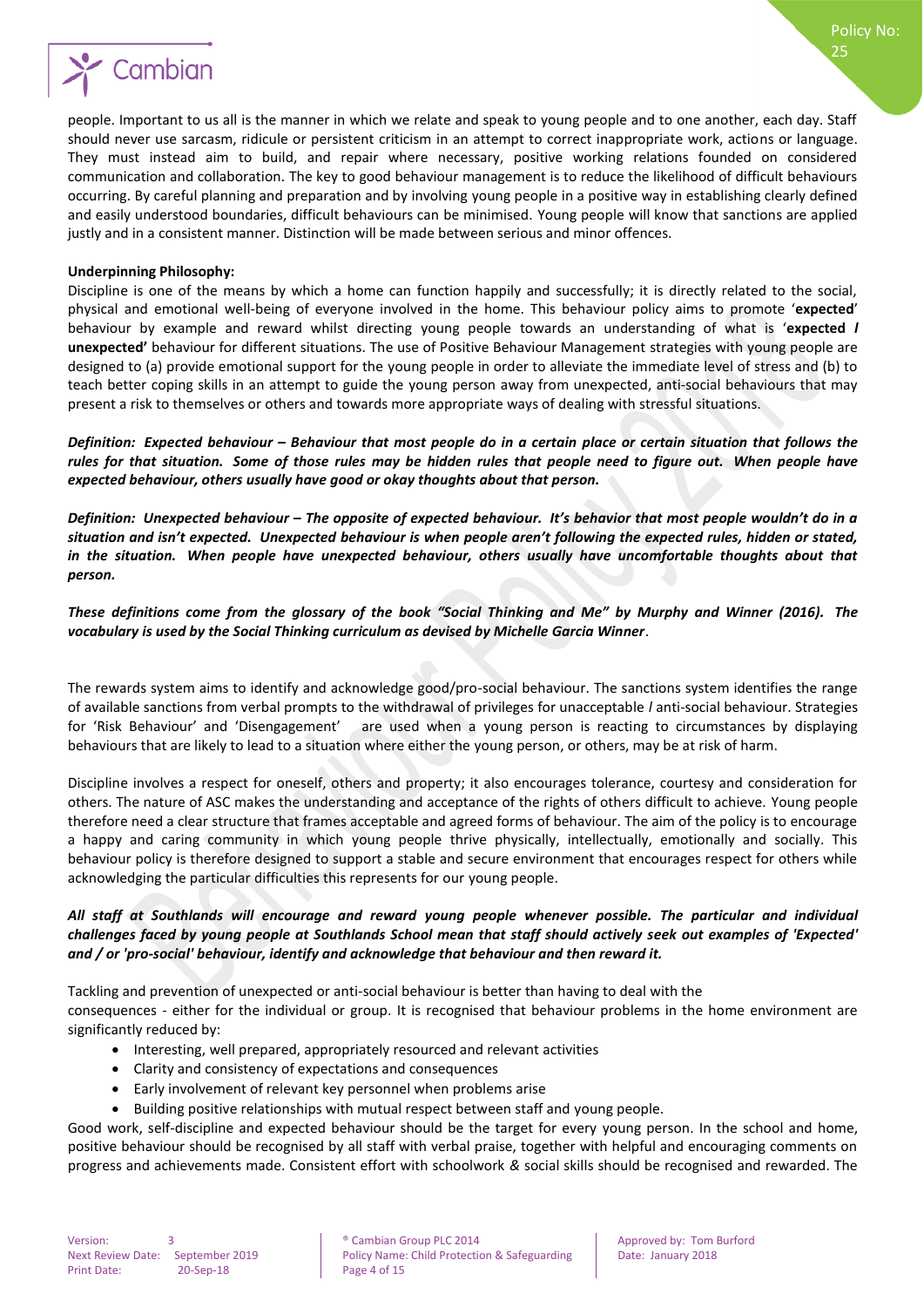25

## Cambian

Behaviour Policy is therefore closely linked to the Rewards & Sanctions policy. It is closely directly connected to the 'Respect' charter drawn up with support and involvement of the school and homes young people advocates.

High expectations and a positive approach to young people are vital in establishing good behaviour. Where unexpected or anti-social behaviour occurs it will be challenged fairly and consistently with an emphasis on the development of self-esteem and self-discipline; the system of consequences and sanctions at Southlands can be found within the Behaviour Management policy and this is dovetailed with other polices such as the Anti-bullying (Prevention) of Bullying and Safeguarding policies.

As part of our Behaviour Policy Southlands believes that young people should feel safe and free from bullying and harassment that may include cyber-bullying and prejudice-based bullying related to special educational need, sexual orientation, sex, race, religion and belief, gender reassignment or disability (as defined in the Equality Act 2010), and the use of discriminatory language. Bullying can occur through several types of anti-social behaviour.

#### **Aims:**

#### *'To provide a nurturing environment that encourages young people to flourish intellectually, socially, emotionally and spiritually'.*

We will achieve this by:

- Providing an environment in which everyone feels safe.
- Establishing a moral framework, within which each individual young person and adult is valued and respected.
- Providing, a waking day experience of specialist support, guidance, care and learning.
- Working in partnership with families.
- Recognising and promoting the strengths of each individual.
- Nurturing the academic potential of each student.
- Considering carefully the social and emotional needs of each young person and working to address those needs in an open, sensitive, consistent and caring way.
- Developing the skills and understanding necessary for making informed choices.
- Preparing young people for the demands of adult life.
- Ensuring a full on-site multi-disciplinary team is available to support the whole team of staff and young people.

#### **The Incredible Years Approach:**

The Incredible Years (IY) package is split into 2 sections focusing on strategies that:

- Promote positive behaviours
- Reduce inappropriate behaviours

The Parenting Pyramid helps explain the topics covered in IY



- Those strategies at the bottom of the pyramid are considered essential and should be used all the time
- The strategies at the top half of the pyramid are used sparingly
- The aim of IY is to build a YP's self-esteem putting money into their piggy bank.
- If they have a fuller piggy bank (i.e. higher self-esteem) then we see less behaviour problems
- If they have an empty piggy bank (i.e. low self-esteem) then we see more behaviour problems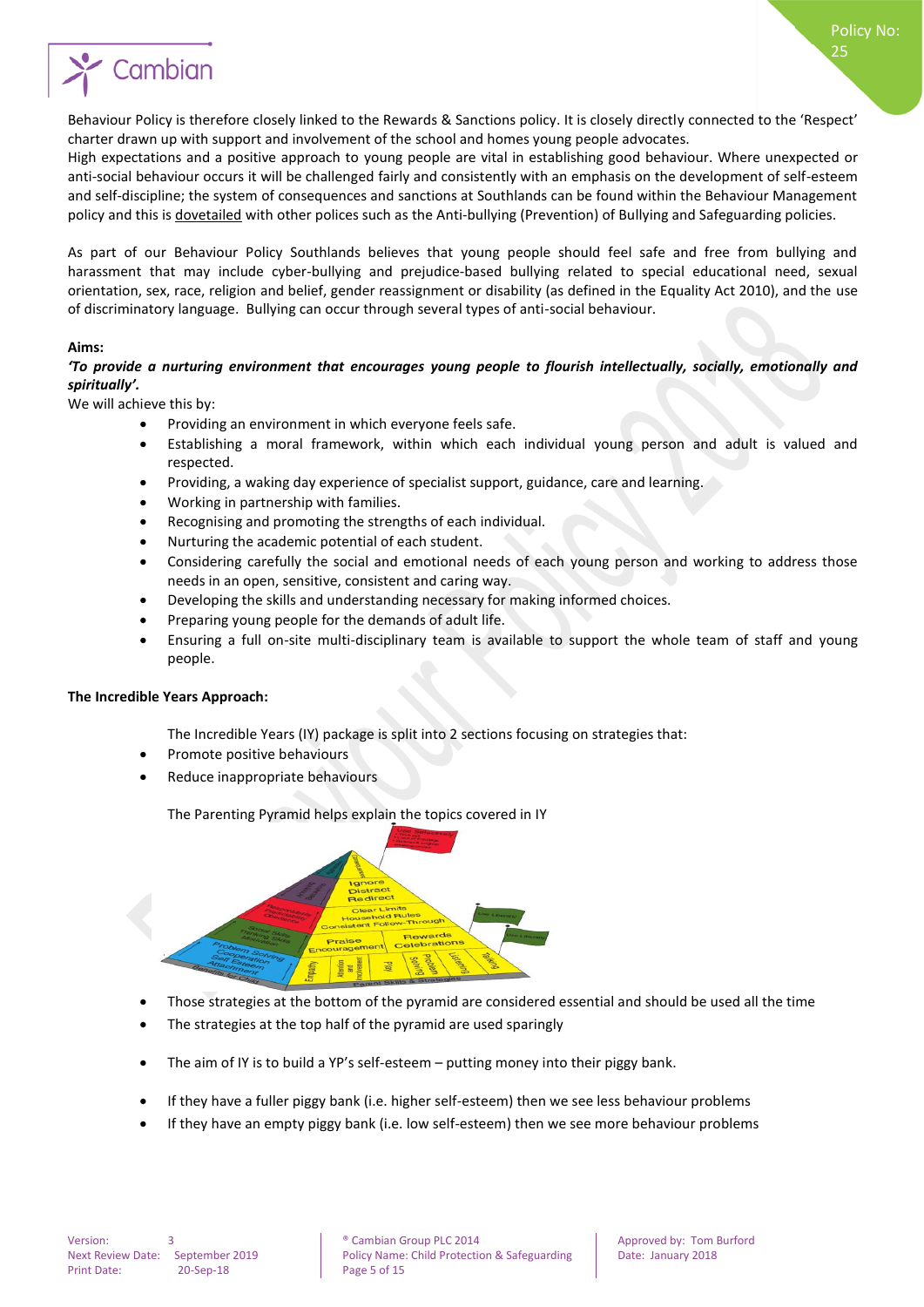

#### **To Sum Up:**

*The social, emotional and academic development of children is an incredible process – as is the growth and development of parents! Give yourself permission to enjoy this process by trusting your instincts, learning from blunders, laughing at your mistakes and imperfections, getting support from others. Taking time for yourself, and having fun with children. It is the incredible years – with all its tears, guilt, anger, laughter, joy and love.*

*Quote from: Incredible Years, A Trouble –Shooting guide for Parents of Children Aged 2-8 Years, by Carolyn Webster-Stratton, PH.D.*

**In addition to using the Incredible Years Approach we also use 'STOP':**

#### **STOP - A supportive programme for parents of teenagers. Written by The Ministry of Parenting (CIC)**

The STOP programme is eclectic in its approach, combining the positive theory content of evidence based packages with the Carolyn Webster Stratton philosophy, to produce a very supportive and pro-active parenting programme for the parents and carers of teenagers who have been referred by professionals, statutory and voluntary agencies. Therapeutic content has been taken from various sources.

STOP - the programme is set out to support parents/carers and support their core relationships with their teenagers both in the short and longer terms.This programme aims to support parents/carers to:

- Obtain a greater understanding about the development process of their teenage child.
- To have a greater awareness of listening skills.
- To have a greater awareness of encouragement and praise skills.
- To provide practical strategies to use with their teenager.
- To become more effective in dealing with confrontations with their teenager.
- To have more realistic expectations of themselves as a parent.

It is recognised that within Cambian Locations there are a number of individuals for whom physical and/or restrictive intervention may form part of a range of strategies required to meet their needs and to ensure the safety of others.

This in house policy needs to be used in conjunction with Cambian Policy OFSCH 08.02 MAPA & Behaviour Support

- To clarify the procedures that should be put in place to ensure that where physical or restrictive intervention is used, the techniques used are safe and appropriate to the situation.
- To ensure that all adults working with the individuals in our locations are clear about their role, in order that their own rights, and those of the individual in their care, are protected.
- To ensure that staff who are likely to face situations in which physical or restrictive intervention may be necessary are trained and understand the procedures to be followed in planning, applying and reviewing the use of physical or restrictive intervention.
- To authorise staff to use a physical intervention that is **'necessary and proportionate'** when managing severe challenging behaviour.
- To support and encourage best practice.

In emergency situations interventions may be used in accordance with guidance in the BILD Code of Practice for Interventions using MAPA® (Management of Actual or Potential Aggression) even if it has not as yet been identified in the plan for the individual in our care. These must be thoroughly recorded and investigated.

All staff that have control or are in charge of individuals in our care also have statutory power, in addition to common law power. In accordance with The Children's Homes Regulations (England) Regulation 19, 20(2) & Section 93 of the Education and Inspections Act 2006 staff are enabled to use such force as is '**necessary and proportionate**' to prevent an individual in our care from doing or continuing to do any of the following within the home:

- **Committing an offence (or, for an individual under the age of criminal responsibility, what would be an offence for an older individual)**
- **Causing personal injury to, or damage to the property of, any person (including the individual himself)**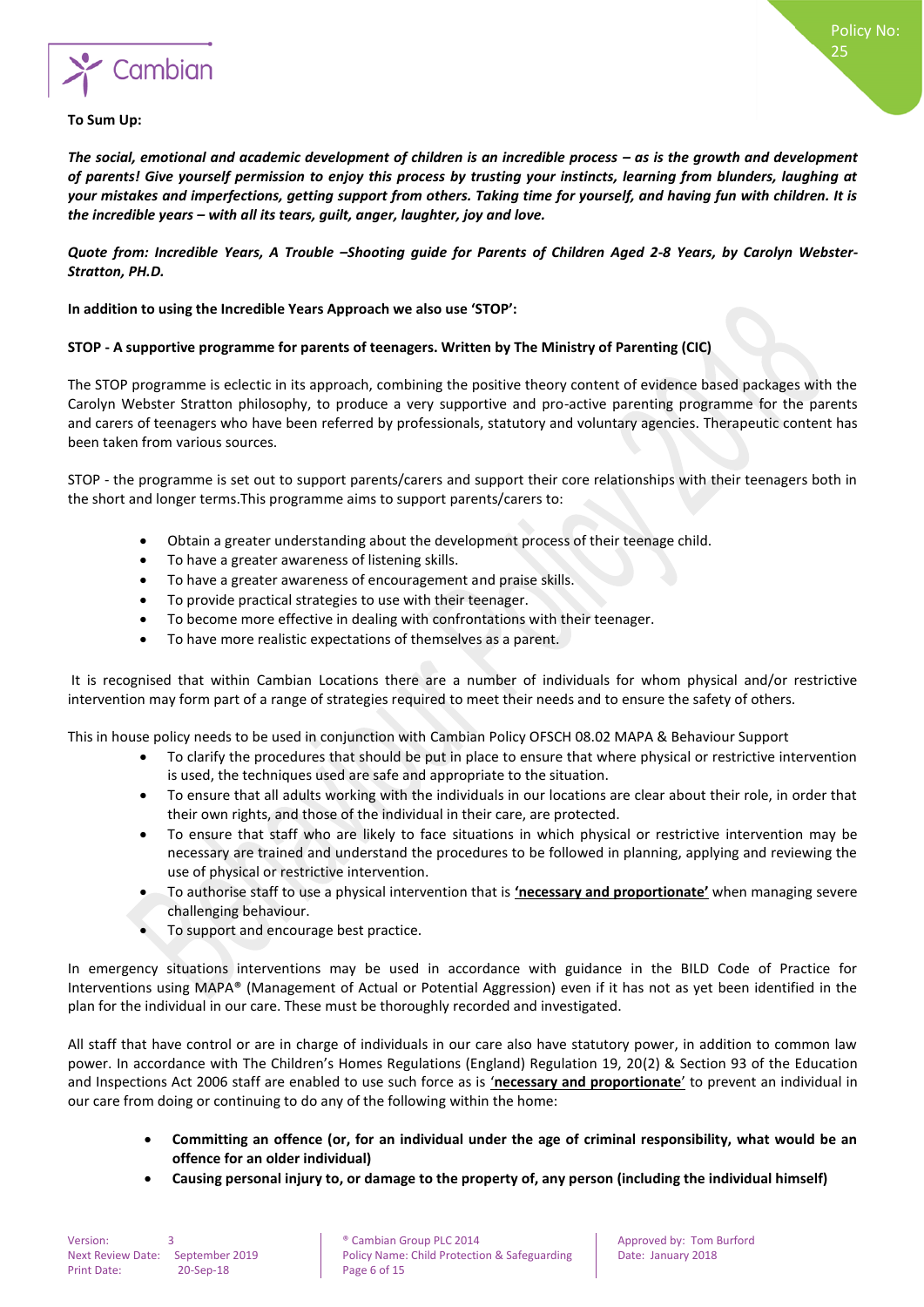

#### Or and only within the school environment

#### **Prejudicing the maintenance of good order and discipline at the establishment whether during a teaching session or otherwise. (in a learning environment, in the school only)**

In drawing up plans for the use of physical or restrictive intervention, close liaison will be maintained between the multidisciplinary teams involved with the individual in our care. Formal methods of sharing successful approaches and interventions should be adopted in order to ensure consistency and to maximise effectiveness.

Those with parental responsibility, and as far as possible, the individual or young person themselves, will be involved in the planning, monitoring and review of the strategies identified to address challenging behaviour, including the use of physical intervention.

A Risk Management Plan (RMP) identifies the specific intervention that will be sanctioned for use, and under those which may not be used under any circumstances. Where appropriate, a MAPA® trainer can be called upon to refresh the team on specific skills.

#### **Young people develop positively when:**

- Everyone enjoys living at the home, and feels valued and respected
- They are motivated and inspired to succeed and see the relevance of good decision making to their future
- Their efforts and achievements are recognised, and celebrated
- Their learning experience is meaningful and varied, stimulated by their own interest which is promoted and sustained with support from staff acting in **'loco parentis'**
- They are confident within a supportive, secure, structured, well-resourced and well-managed environment
- There are clear, achievable but challenging expectations
- They are actively encouraged to express themselves appropriately and make choices and decisions

#### **Staff support is effective when:**

- Good communication is valued by all. We believe that people should communicate with one another with politeness and in ways that show respect for all.
- The needs of the individual leads planning
- There are accessible, flexible and stimulating strategies responding to a young person's learning styles
- Staff consistently encourage young people to achieve their best
- There are expectations for young people to take responsibility for their own behaviour
- It co-ordinates the advice of all the disciplines involved with the young person.
- Progress is monitored, assessed and reviewed

#### **The Role of All Staff**

All staff are expected to encourage good behaviour and respect for others, and apply all rewards and sanctions fairly and consistently. Staff are also responsible for ensuring that the policy and procedures are followed and consistently and fairly applied.

All Staff should:

- have high expectations for young people including a commitment to ensuring that they can achieve their full potential and to establishing fair, trusting, supportive and constructive relationships with them;
- hold positive values and attitudes and adopt high standards of behaviour in their professional role;
- communicate effectively with parents, colleagues and carers, conveying timely and relevant information about attainment, objectives, progress and well-being;
- have a commitment to collaboration and co-operative working where appropriate;
- manage a young person's behaviour constructively by establishing and maintaining a clear and positive framework for discipline, in line with the home's behaviour policy;
- use a range of behaviour management techniques and strategies, adapting them for individual needs as necessary to promote self-control and independence of young people and cooperation through developing their social, emotional and behavioural skills.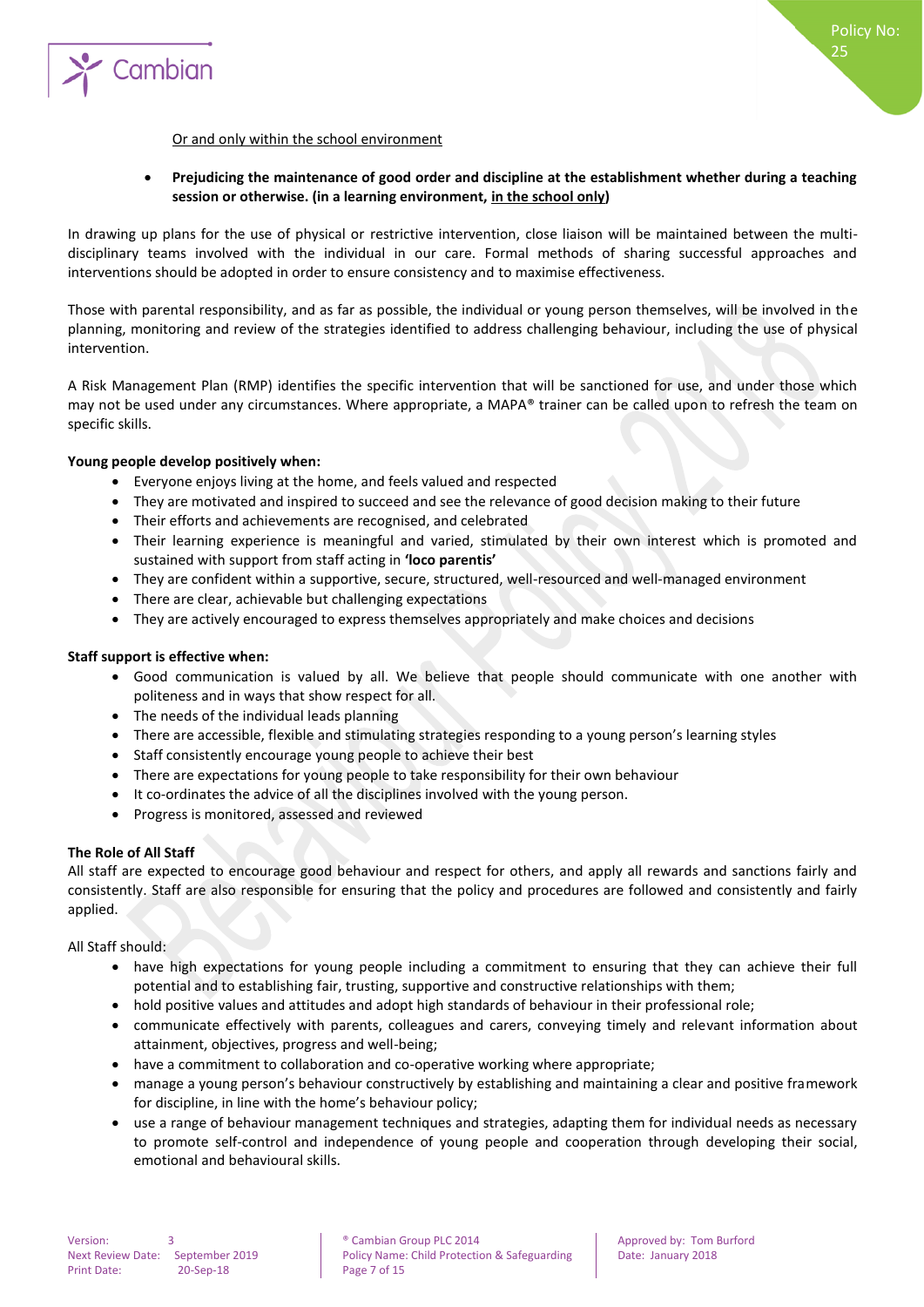

#### **The Role of young People**

Young people are expected to take responsibility for their own behaviour and will be made fully aware of the school and home policy, procedures and expectations. Young people also have a responsibility to ensure that incidents of disruption, violence, bullying and any forms of harassment are reported.

#### **The Role of Parents**

Southlands strongly encourage an ethos and culture where there is clear communication with, and the support of parents. Parents are expected to take responsibility for the behaviour of their child both inside and outside the school & home. We try to build a supportive dialogue between the home and the school, and we inform parents immediately if we have concerns about their child's welfare or behaviour. We work in partnership with parents to address recurring unacceptable behaviour, using observation records to help us to understand the cause and to decide jointly how to respond appropriately. By working collaboratively with parents, children receive consistent messages about how to behave at school and when in the home. We expect parents to encourage their children to support the school and home's rules, their child's learning.

#### **Other Agencies**

Our school and home has access to Counselling facilities, LA educational psychologists and Independent Advocacy Services (NYAS). The school and home has a good working relationship with the local authority and complies fully with their safeguarding procedures.

#### **Standards of Behaviour**

Our school and home demand high standards of behaviour and endeavours to encourage good habits of work and behaviour from the moment a young person joins the school and home. All staff are expected to promote good behaviour and selfdiscipline amongst young people and to deal appropriately with any unacceptable behaviour.

#### **Expectations.**

These are**:**

- to promote the well-being of self and the home & school community;
- to encourage the development of personal independence and responsibility;
- to promote the creation of an atmosphere conductive to the positive development of an individual's health, safety and emotional development. Our school and home is opposed to discrimination on the grounds of sex, race or religion. We believe that such discrimination is contrary to justice and equality and undermines respect and cooperation amongst individuals.

This school and home is opposed to any form of open, or concealed, racism or racist and homophobic behaviour. All young people, staff and parents have a right to be treated equally regardless of ethnic origin, colour, gender or religion. Young people will be encouraged to accept responsibility for their own behaviour. Young people are expected to behave in a manner that will maximise their learning opportunities - and those of their community. Behaviour which does not reflect the homes 'expectations' around 'respect' will not be tolerated. In such cases of unexpected behaviour within the school and home, senior managers will be informed and young people will be called to account for their actions.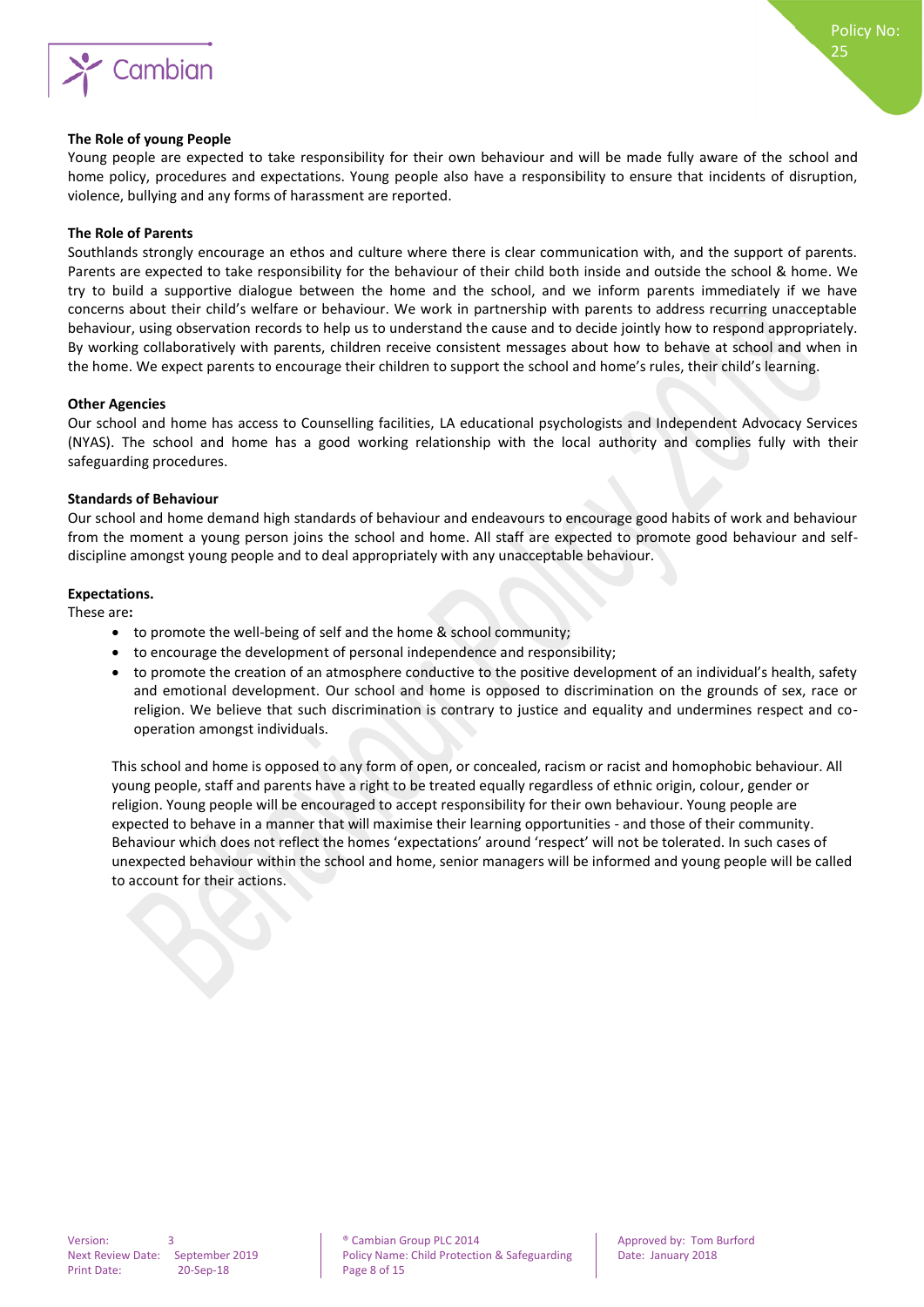

#### **Southlands 'Expects':**

**R**espect others' personal space and opinions.

**E**veryone—walk around the site & when indoors.

**S**tay on the school site and stay safe.

**P**lease look after your school environment.

**E**veryone-be kind in words & actions to all people.

**C**are about yourselves and treat others well.

**T**o follow your routines & be prepared to help.

#### **Unexpected behaviour is:**

- that which can damage/hurt (in *any* way) a person or their property;
- that which is offensive or inconsiderate;
- that which interferes with the rights of staff to teach and care for young people to learn.

Rules are deliberately few in number and should be stated positively and clearly. Young people should always be aware of why they exist. Our school / home 'Expectations' should be well known to all and reinforced consistently.

#### **Underpinning Philosophy:**

The Rewards Policy at Southlands supports the belief that all members of the Sschool and home have the right to be treated fairly, honestly and with respect. It also recognises that members of the school and home have a responsibility to act with fairness, honesty and respect for others and seeks to recognise and reward young people who demonstrate this sense of responsibility.

All staff at Southlands will encourage and reward young people whenever possible. The particular and individual challenges faced by young people at Southlands mean that staff should actively model and seek out examples of 'expected' and / or 'pro-social' behaviour, identify and acknowledge that behaviour and then reward it.

Practical praising strategies with specific reference to ASC:

- Only praise what is *worth praising.*
- Praise what the young person *has done* rather than the young person themselves.
- *Be specific* with praise focus on what has *actually* been achieved (work, behaviour).
- *Avoid competition* / comparisons with others.
- Understand who likes / dislikes *public praise.*

The changing nature of the population at Southlands precipitated a review of the system of rewards available. There is a need for a variety of rewards that can be used to suit individual young people, groups and situations. There are a few 'fixed' systems of rewards and the Rewards Policy is designed to ensure a measure of flexibility in order to meet the changing demands of a population of young people with increasing levels of co-morbidity. The goal of each system of reward is always to encourage expected, pro-social behaviour as young people work towards independent living and employment within the wider community outside of the school and home.

Southlands acknowledges all the efforts and achievements of young people, both in the school and home. Young people are given the opportunity to take on responsibility throughout the year. A young person's successes in all areas will always be celebrated.

**Rewards Awarded:** (within the school and home)

- Verbal praise
- Certificates (Worthy of Praise, Effort, Achievement)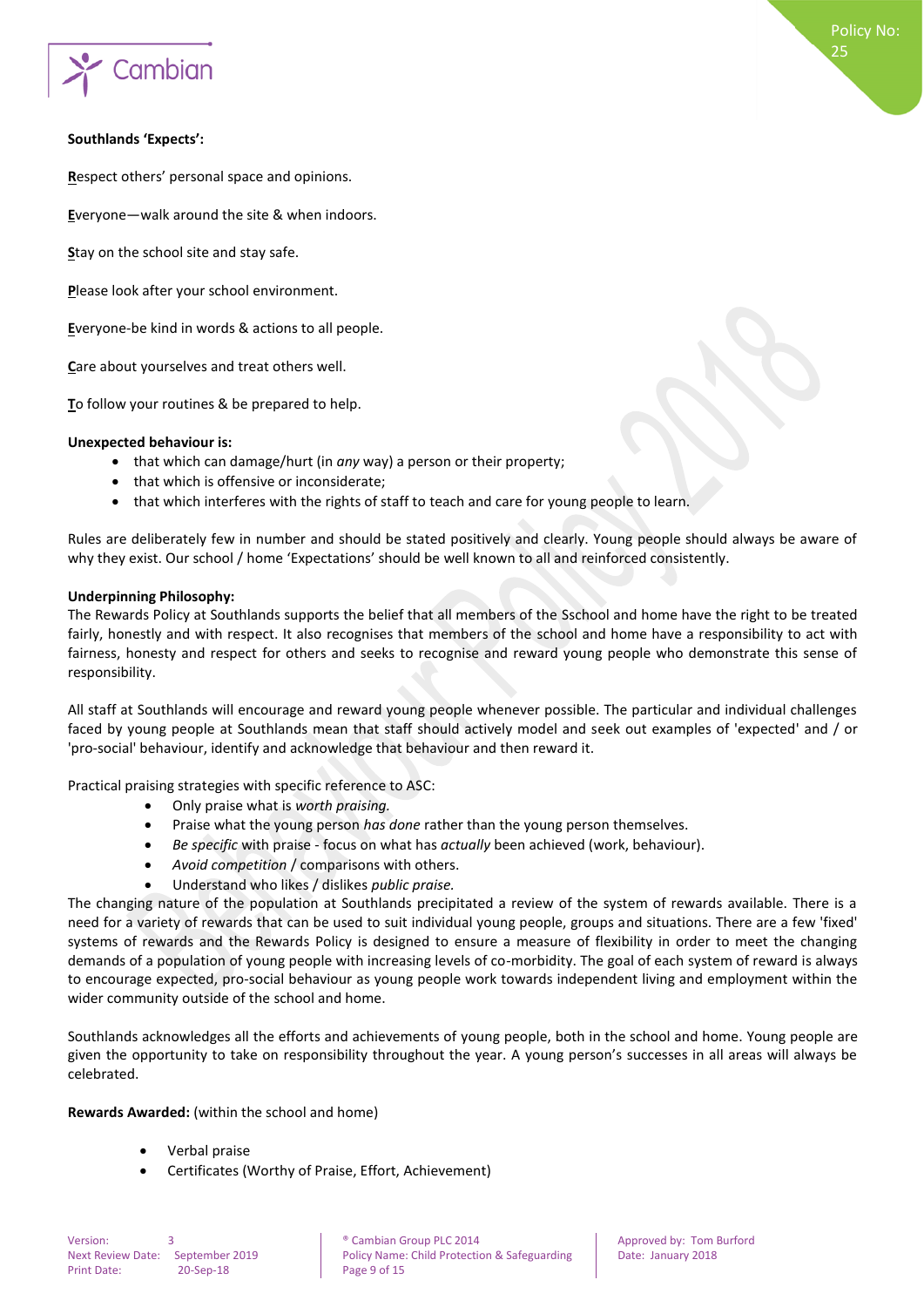

- Attendance certificates
- Head Teacher's Award
- Class points
- House Tokens (can be exchanged for items / trips out etc.)
- Postcards home
- Celebration Assembly
- **Stickers**
- Special Reward Trips
- Lucky dip rewards
- Commendations

#### **Behaviour Management**

The consequences of any misbehaviour should be logically related. Under no circumstances is it an appropriate response to discipline a whole group for the misdemeanours of an individual. However, it is desirable to encourage young people to care about good behaviour. This contributes to community building and fosters pride in the home. Restrictions on the young person's natural impulse to explore and develop his/her own ideas and concepts are kept to a minimum. Sanctions applied in the case of unacceptable behaviour, take into account the age and stage of development of the young person. The sanctions given at the time the misbehaviour occurs (or soon afterwards), are relevant to the action and are fair and chosen dependent upon the severity of the offence or, in the case of minor offences, their frequency and the degree of disobedience involved in their repetition.

Southlands employ a number of sanctions to enforce the school and home's expectations, and to ensure a safe and positive environment. We expect young people to listen carefully to instructions. If appropriate, a letter of apology or explanations for behaviour is required from the individual. The safety of our young people is paramount in all situations. If a young person's behaviour endangers the safety of others, the staff member stops the activity and prevents the young person from taking part for the rest of that activity. Disciplinary action should be appropriate to the misdemeanour and should take place as quickly as possible.

Senior staff will be informed if the unexpected or antisocial behaviour continues and if necessary will call the parents / social workers for a meeting about their general behaviour. At Southlands, we aim to establish boundaries in a way that helps young people develop a sense of the significance of his or her own behaviour. (Physical assault, deliberate damage to property, verbal abuse, persistent disruptive behaviour, etc.) are dealt with firmly by the school and home.

#### **Sanctions & Consequences**

The main purpose of a sanction is to teach a young person that unexpected behaviours will result in consequences. To promote learning, consequences for unexpected behaviours staff will apply natural and logical consequences as a first port of call. It is hoped that this will deter such unexpected behaviours and teach the young person to take responsibility for their behaviour.

Each young person at Southlands faces a set of unique challenges/difficulties. We are all aware that every behaviour has a function. When using Sanctions, common sense, knowledge of the young person and his/her particular difficulties, together with your professional judgment will be paramount in judging at what 'level' the behaviour is occurring. The examples of minor and major behaviours outlined below have been discussed by the whole staff team. It is however, impossible to arrive at a definitive list of behaviours and the list below should be used as a guideline only. Behaviour should also be seen within the context of the school and home Anti-Bullying (prevention of bullying) policy and procedures and incorporates the DfE Behaviour and discipline in schools, Advice for head teachers and school staff, 2014 and Keeping children safe in education, statutory guidance for schools and colleges 2016.

#### *Certainty not severity* **is the driving force of this sanctions policy**

Prior to any sanction being imposed careful consideration must be given to any mitigating circumstances, how effective the proposed sanction has been previously, what the impact of any sanction will be and how can it be realistically managed. Staff should be aware prior to any sanction being imposed and record accurately within the school and individuals Sanctions Log

- Sanctions must be understood by young people, staff and parents
- Sanctions should be developmentally appropriate and fair.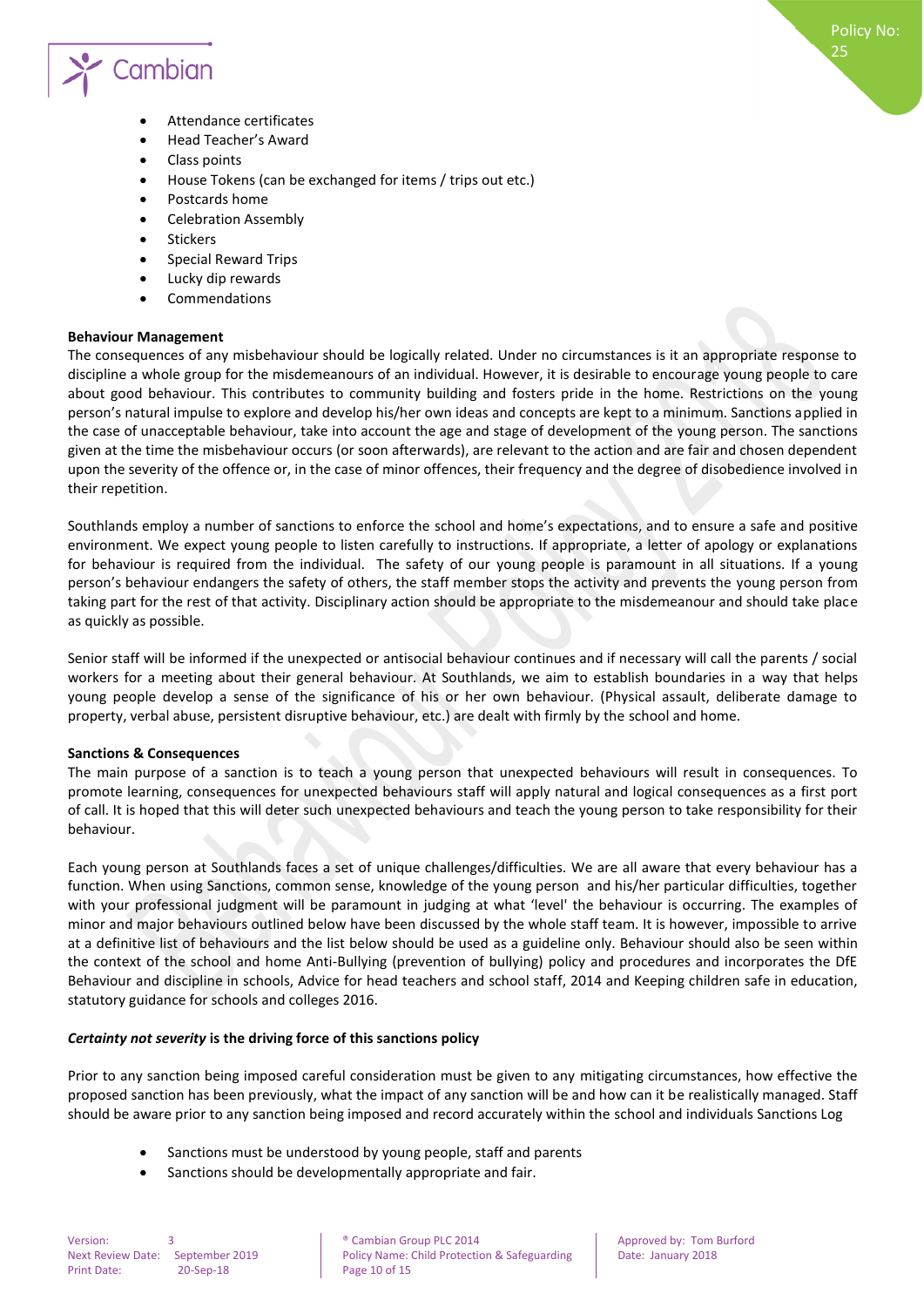Policy No:

25

## Cambian

- There should be the shortest possible delay between unexpected/unacceptable behaviour and sanction being imposed.
- Sanctions should be brief and to the point.
- Sanctions should be graduated to reflect the seriousness of the unexpected/unacceptable behaviour.
- Sanctions must be linked to the unexpected behaviour e.g. dangerous behaviour in the swimming pool no swimming for 24 hrs.
- Sanctions should encourage reflection on the unexpected/unacceptable behaviour that triggered the sanction.
- Parental involvement should be sought and encouraged where necessary.
- Once the sanction is over, start with a clean slate.
- All sanctions must be recorded in the individual's sanctions log.

#### **Unexpected /anti-social behaviour is defined as:**

- Behaviour that stops an activity taking place.
- Behaviour that stops home's staff managing young people.
- Behaviour that prevents or inhibits the right of other young people to engage and/or take part in activities and feel safe.
- Behaviour that threatens the rights of others to feel valued.
- Behaviour that damages the environment and property of others.

#### **Examples of these unexpected behaviours include:**

- Non-compliance with reasonable requests from staff.
- Verbal abuse, physical threats & attacks on young people and staff.
- Coming into the house base of other groups uninvited.
- Deliberate targeting of particular fears that other young people may have.
- Making an excessive amount of noise (inside or outside the home).
- Making inappropriate gestures, spitting and inappropriate language or throwing objects.
- Bullying behaviour.
- Absent from school or the home without authority.
- Refusal to follow the homes guidelines / agreements that had been previously agreed and signed by individual young people.

#### **Reflective sanction:**

- The young person is encouraged & required to reflect on his/her behaviour.
- The aim of a 'reflective' sanction is to diminish the possibility of a recurrence of the behaviour.
- Where possible this will involve the staff member with whom the behaviour occurred, and if not the person's key worker, or another member of home's staff.
- The discussion should take place as soon as is reasonable after the inappropriate & anti-social behaviour occurs, this should be within 24 hrs of the behaviour occurring.
- The discussion should only take place if there is the realistic possibility of 'private' time for both young people and staff member.
- Time taken to discuss / reflect on the behaviour should aim for a positive outcome (e.g. alternative strategies for dealing with situation that triggered behaviour, discussion of particular anxieties that triggered behaviour, possible difficulties with activities/environment, and possible difficulties with other persons in the house).
- A brief log should be kept of the discussion and a copy passed to the key worker and class tutor.
- Encouraging the individual to reflect on his behaviour should work towards helping him to understand that there are alternatives to unexpected & anti-social behaviour.
- It is important that the individual has the time and 'space' to discuss what may have triggered the behaviour.
- The discussion would be better taking place privately rather than in front of an 'audience'

**Note**: Above may result in a young person being deprived of free time, but the time should be spent discussing the behaviour and always with a focus on a positive, rather than punitive, outcome.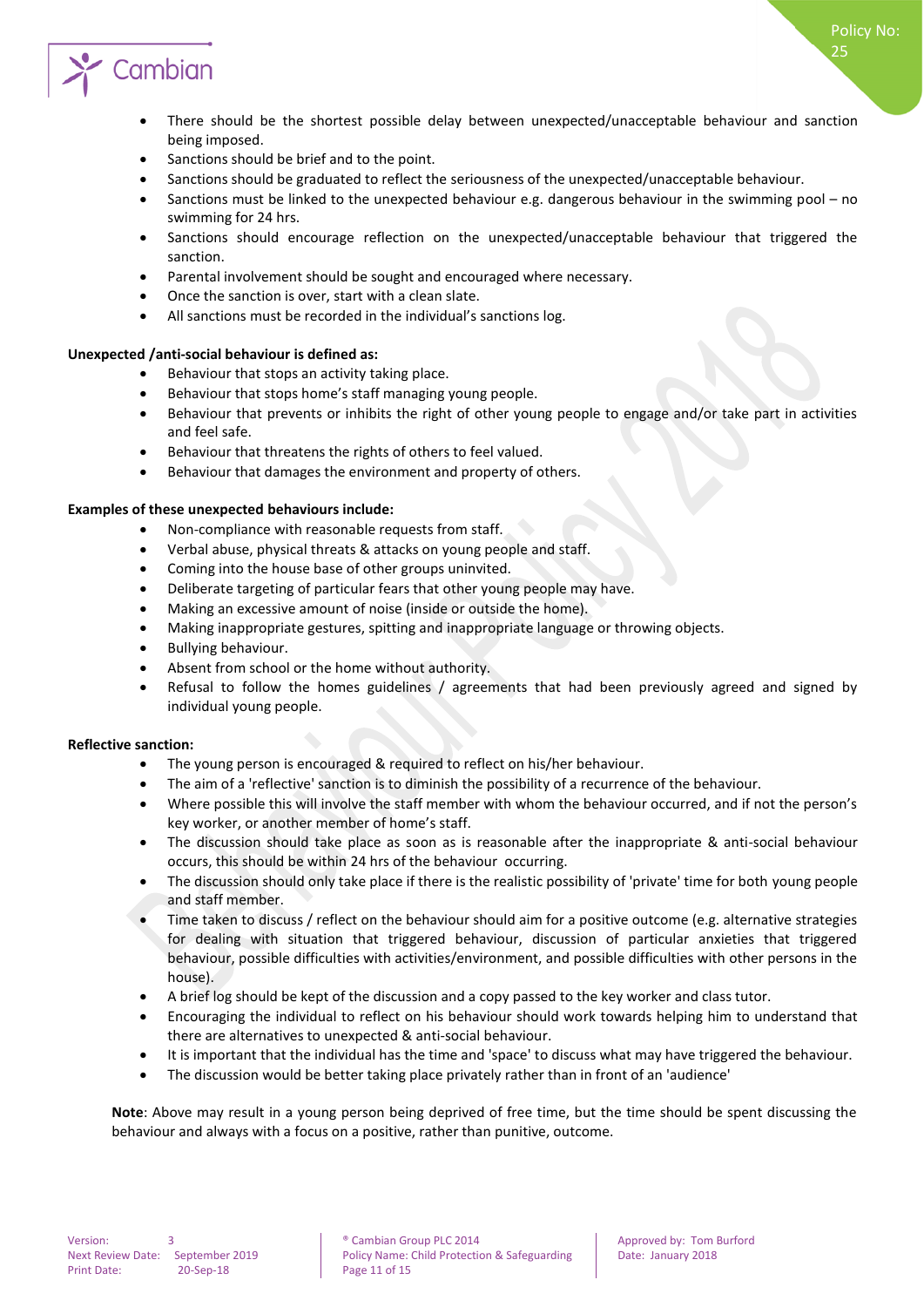

Behaviour has been divided into two 'categories' of behaviour. Each level carries with it a series of possible sanction / consequences. All behaviour must be recorded on an incident report or ABC where appropriate. Consideration should be given to reviewing the individuals (RMP) 'Risk Management Plan' where necessary.

#### **(Low Level) Minor Behaviour**

Containable issues where staff feel independent action by them is appropriate. *i.e.* No involvement of other staff necessary and they feel confident to take the appropriate action; at this level staff should always aim for a positive outcome. Prolonged low level behaviours can be brought to the attention of senior staff at any time, but should always be brought to the attention of senior managers if behaviour occurs for more than one month.

#### **Examples of Low Level Minor Behaviour:**

- Loss of temper/ showing anger inappropriately.
- Non-compliance / bickering / containable disruption.
- Bullying behaviour towards young people /s or staff.
- Minor damage that is not willful / premeditated and can be easily repaired in house without significant cost.
- Throwing / stamping /spitting where others are not at risk.
- Damage to computer systems, unless sustained and premeditated.
- Lashing out where no contact is intended or made.
- School refusal where lesson attendance has fallen below 90% of all scheduled lessons.
- Refusal to comply with Southlands expectations regarding rules, routines and behaviour.

#### **Suggested Sanctions (Short, sharp sanction):**

- Verbal reprimand.
- Written apology.
- Loss of activity providing it can be matched to the challenging behaviour in question, and not if activity is part of a reward except if safety is an issue.
- Loss of privileges / computer / PSP/X-Box, this should be stepped as 1 day, 3 day and then 7 day periods.
- Parents always informed.
- Loss of right to independent off-site activities providing it can be matched to the challenging behaviour in question.
- Young person placed on daily report to senior management (by agreement with SMT).

In situations where staff and young people are placed at risk of physical harm, we may have no choice but to remove the young person for a period of time to an alternative environment, where the risk can be safely managed.

#### **(High Level) Major Behaviour**

The behaviour is purposeful and sustained, formal senior staff intervention and or support is deemed necessary. Parents informed and involved, major behaviour must be supported by paperwork documenting incidents. Behaviours where violence is the predominating feature of the situation. Where the behaviour is repeated over time and where the young person has failed to respond to strategies employed after previous, similar incidents.

#### **Examples High Levels of (Major) Behaviour:**

- An attack on young people, staff, member of public.
- Use of / abuse of *l* dealing in: alcohol *l* tobacco & drugs *l* pornography and theft of property.
- Malicious damage which would be viewed as vandalism / criminal damage.
- Malicious computer damage to hardware *l* systems (e.g. introduction of virus).
- Malicious accusations made against school staff.
- Sexual assault which will be reported under safeguarding procedures.
- Persistent low level inappropriate and anti-social behaviour that has not changed despite low level sanctions & consequences.
- School refusal where lesson attendance has persistently fallen below 90% of all scheduled lessons.
- Behaviour/Discrimination (on grounds of gender, sexuality, disability, race or religion).
- Purposeful damage to the property of young people, staff, visitors & the home that is irreparable without extensive work being undertaken with a significant cost involved.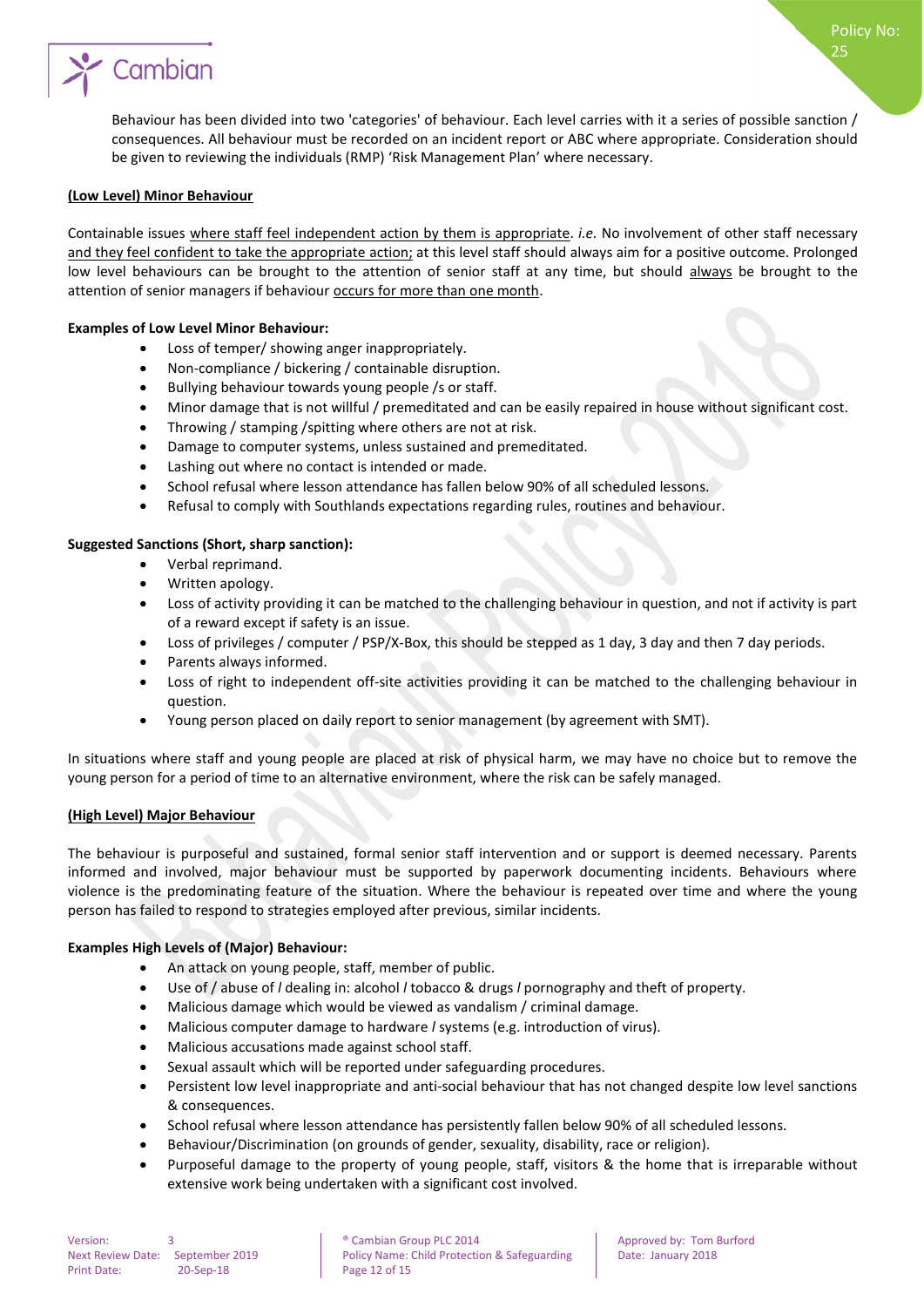

For any sanctions, prior approval must be sought from a senior manager e.g. Head, Deputy, Registered Manager. All sanctions are to be recorded within the individual's sanctions log. Sanctions cannot be imposed on any young person without prior authorisation and completion of the sanctions log. All sanctions will be monitored by the senior management team and the effectiveness of sanctions will be evaluated individually through the completion of the sanction evaluation sheet by the staff member seeking the sanction. All sanction evaluations should be undertaken within 7 days of the sanction ending.

#### **Sanctions are defined as:**

- 1. Permanent / fixed term exclusion
- 2. Confiscation of property
- 3. Loss of any privileges.
- 4. Removal from school lesson / class environment to alternative learning environment.
- 5. Stopped from attending an organised activity
- 6. Community service/ Restorative practice
- 7. Police involvement

#### **Anti- Bullying (Prevention of Bullying)**

For information of how we deal with incidents of bullying, please see our Anti-Bullying (Prevention of bullying) policy. If a case occurs of severe or persistent bullying, strong sanctions such as exclusion may be implemented.

#### **Off –Site Residential & Educational Visits**

Staff may not allow young people to participate in an off-site activity organised by the home or school educational if a young person's behaviour indicates that the young person's presence on the activity will be prejudicial to good order and/or safety. Any serious offences, whilst on an off-site visit may result where appropriate in fixed term exclusion.

#### **Corporal Punishment**

Please note that the use or the threat of the use of *Corporal Punishment is* prohibited under Section 131 of the School Standards and Framework 1998. The prohibition applies to all 'members of staff' including all those acting in loco parentis, such as unpaid, volunteer supervisors.

#### **Punishments that are humiliating or degrading will not be used.**

#### **The following sanctions / punishments will** *never* **be used:-**

- Corporal punishment.
- Any form of hitting of a child (including hitting a child in anger or retaliation)
- Deprivation of food or drink or enforced eating or drinking.
- Prevention of contact by telephone to parents or any appropriate independent listener or helpline.
- Requirement to wear distinctive clothing.
- Withholding of any aids or equipment needed by young people.

#### **Searching**

• School staff can search a pupil for any item if the pupil agrees.1

• Headteachers and staff authorised by them have a statutory power to search pupils or their possessions, without consent, where they have reasonable grounds for suspecting that the pupil may have a prohibited item. Prohibited items are:

• knives or weapons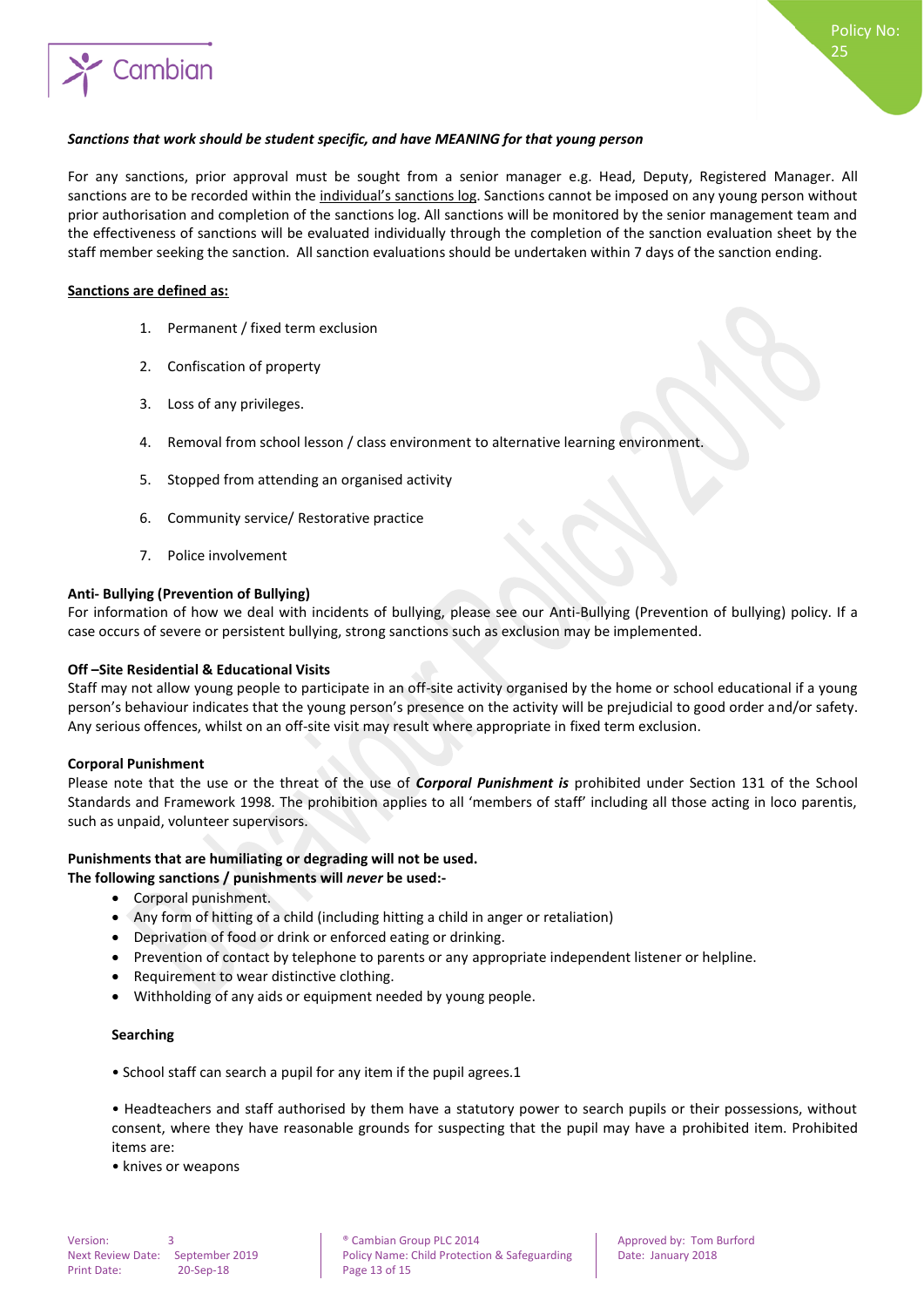

- alcohol
- illegal drugs
- stolen items
- tobacco and cigarette papers
- fireworks
- pornographic images
- any article that the member of staff reasonably suspects has been, or is likely to be, used:
- to commit an offence, or
- to cause personal injury to, or damage to the property of, any person (including the pupil).

• Headteachers and authorised staff can also search for any item banned by the school rules which has been identified in the rules as an item which may be searched for.

#### **Confiscation**

• School staff can seize any prohibited item found as a result of a search. They can also seize any item, they consider harmful or detrimental to school discipline.

*Concerns about the welfare of colleagues or young people should be communicated to the Designated Safeguarding Lead, Head or Registered Manager immediately. Remember, these guidelines will protect you, the young people and the home. Failure to comply may well be interpreted by the home as misconduct. Please be aware of the importance of these measures and adhere to them at all times.*

#### **Physical Restraint**

In our school and home we fully comply with the Cambian policy for the *Management of Actual or Potential Aggression (MAPA® ).* This policy deals with the principles and practice of support given to the individuals in our care by staff in Cambian locations. It also outlines the legal requirements and the practical procedures that Cambian Education undertakes to ensure the safety of the individuals in our care, staff, directors, and visitors to our locations. Cambian recognises that within its Locations there are a number of individuals for whom physical and/or restrictive intervention may form part of a range of strategies required to meet their needs and to ensure the safety of others. As is required by the law we do not have a 'no touch' policy.

At Southlands, we do not hit, push or slap children. Staff only intervene physically and restrain children to prevent them from injuring themselves or others, damaging property, or committing a criminal offence. **Details of such an event (what happened, what action was taken and by whom, and the names of witnesses) are brought to the attention of the Head / Registered Manager and must be recorded within 24 hours into the restraint log and a young person's case files.** The child's parents/carers/guardians/ social worker are informed on the same day or as soon as possible. Records are kept of when restraint is used and parents are informed. **These records are monitored and signed off by a senior member of staff and must be an independent party from the actual physical intervention.** Guidance is given to all 'members of staff' (as defined above) on the circumstances in which 'physical intervention' is allowable. See 'Physical intervention policy' for more information.

Any physical Intervention can only happen where 'There Is No Safer Alternative' TINSA has to be a 'Justifiable*, Reasonable, Necessary and Proportionate Act'* on the part of the staff/s member/s and all alternative strategies must have been considered / implemented

#### **Members of the school and home must not:**

- bring penknives or potentially dangerous objects, such as fireworks or cigarette lighters, into the home.
- damage property or write graffiti on home or school property. If damage is caused, because a young person has disobeyed instructions, a charge may be levied;
- smoke or consume alcohol in the home or school.
- bring or consume chewing gum in the home or school;